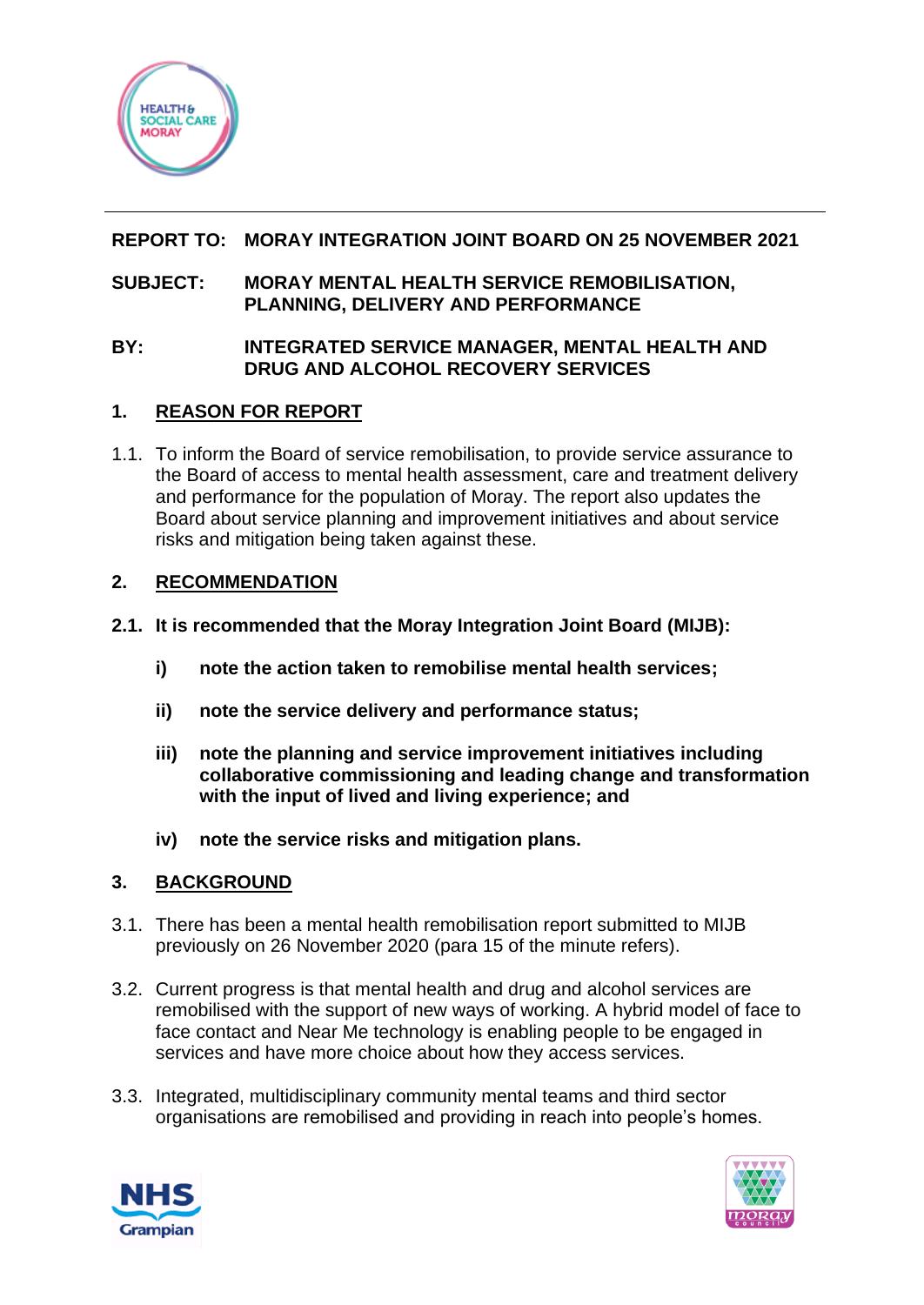Community alcohol detox is remobilised and enabling people to receive care and treatment at home.

- 3.4. Social distancing and infection prevention and control measures are in place at Pluscarden Clinic with a mixture of face to face and Near Me consultations being delivered by the multidisciplinary community mental health team.
- 3.5. Access to mental health services continue to be met: Emergency (seen same day), Urgent (seen within 7 days (often within 5)), Routine within 4 weeks. Referrals were prioritised. Direct access referrals for drug and alcohol support are within 3 days as per the national standard.
- 3.6. Psychodynamic therapy groups have been remobilised on an IT platform at present for large groups (6 or more) and face to face in appropriate socially distanced community settings for smaller groups (2-6 people).
- 3.7. Face to face consultation has not remobilised in GP practices, where, prior to the COVID-19 pandemic, people were able to access services from the integrated multidisciplinary community mental health team in their GP surgery.

# **4. KEY MATTERS RELEVANT TO RECOMMENDATION**

#### **Service Delivery and Performance**

- 4.1 Community Mental Health Team referrals seen within standard waiting times; no waits.
- 4.2 Adult Mental Health Psychology seen within 18 weeks referral to treatment time target. 100% compliance from November 2020 and sustained.
- 4.3 Mentalisation Based Therapy (MBT) has 27 people waiting for treatment. Additional capacity is required to address this demand. Mental Health and Recovery Renewal funding for secondary care psychological therapies may address this capacity issue in due course.
- 4.4 In patient bed occupancy: Ward 4 continues to operate on 16 beds (reduced from 18) due to bed spacing. Ward 4 bed occupancy: 91.5% (April to October 2021). There has been two occasions of surge up to 18 beds but this has been risk assessed in line with clinical need and risk to patients already in the ward.
- 4.5 Muirton Ward operates at 8 beds and bed occupancy is 80.3% (April to October 2021). Delayed discharges have been minimal and people have been successfully moved on to other care settings in line with their care needs.
- 4.6 Direct Access Drug and Alcohol Support: the target of being seen within 3 weeks of self or service referral is being met fully.
- 4.7 Referrals into secondary care mental health continue in steady state.
- 4.8 Moray Integrated Drug and Alcohol Service (MIDAS): During the first quarter of 2021 there has been a 28% increase in referrals to the MIDAS team from the same period in the previous two years. Whilst outpatient activity in relation to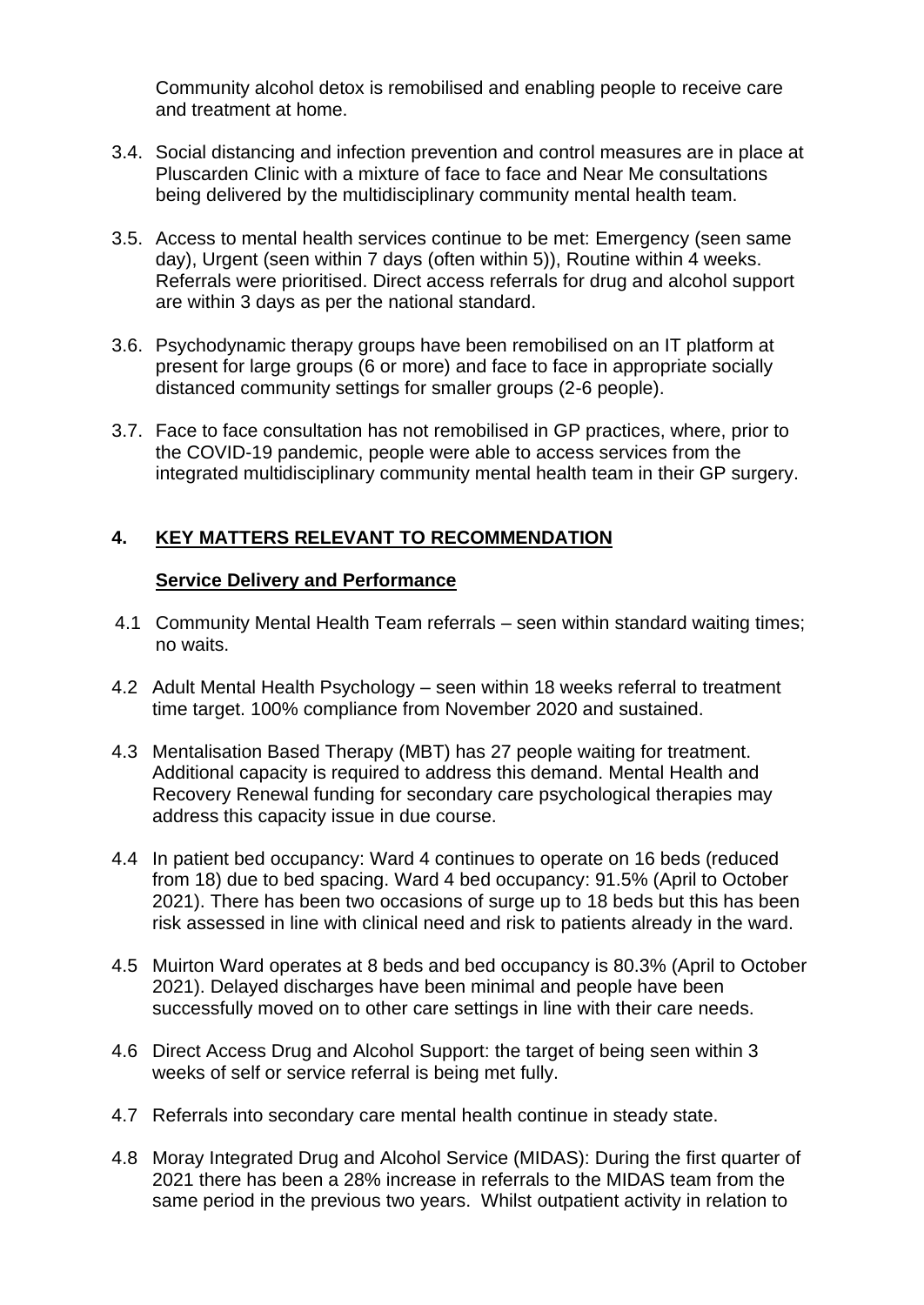patients with an alcohol addiction have remained relatively stable over the last three years, there has been an increase in the number of people presenting with a drug addiction. This underpins the evidence of an increase in drug related deaths in Scotland during the last six years as well as an increased demand on substance misuse services as a result of the pandemic.

- 4.9 Drug related deaths in Moray are an ongoing focus of concern. In 2020 there were 10 drug related deaths in Moray. At the time of report writing there has been 12 drug related deaths of people known to services (Moray drug related death numbers overall are subject to national verification). A multi-agency meeting of the Moray Alcohol and Drugs Partnership was held to harness our collective intelligence about drug related deaths and how we could mitigate against these. Some themes emerged that the multiagency are tackling regarding access to services, stigma, community safety and illegal drug supply routes.
- 4.10 MIDAS has commenced delivery on the Medically Assisted Treatment standards (MAT Standards) but are unable to achieve all areas due to lack of clinical space to deliver standards requirements (currently a risk – see below).
- 4.11 A range of ongoing service quality and improvement processes and initiatives enable the identification and systems monitoring that provide assurance to various fora such as learning from adverse events; complaints monitoring and feedback analysis; staff health and wellbeing surveys; pulse surveys; audit; pilot and externally supported programmes (e.g. Health Improvement Scotland (HIS) Pathfinder Project: reducing reliance on inpatient beds); regular interface and reporting to Care and Clinical Governance Committees, Practice Governance Board, Human Resources / Workforce, Partnership (staff side) fora; and System Wide Quality and Assurance groups and professional forums.

### **Service Planning**

- 4.12 3<sup>rd</sup> Sector Mental Health and Wellbeing Service: The service currently run by Penumbra is due to end its contract on 31 March 2021. A multi-agency and multidisciplinary options appraisal and needs assessment are being undertaken to inform future commissioning needs. Peers and people with lived and living experience are directly involved and influencing change.
- 4.13 As part of this contract Distress Brief Interventions was added, funded by Action 15 funding. Distress Brief Interventions service has been commissioned in the longer term with a new contact being negotiated that runs from 1 April 2021 to 31 March 2024.
- 4.14 3<sup>rd</sup> Sector Direct Access Drug and Alcohol Services: the contract currently run by Quarriers is due to end its contract on 31 July 2022. A multi-agency and multidisciplinary options appraisal and needs assessment are being undertaken to inform future commissioning needs. Peers and people with lived and living experience are directly involved and influencing change.
- 4.15 3<sup>rd</sup> Sector Funding: The New Communities Mental Health and Wellbeing Fund for the 3<sup>rd</sup> Sector is now available and we plan to submit a bid to develop a "no wrong door" approach to accessing mental health and drug and alcohol support – ask and get the right help fast.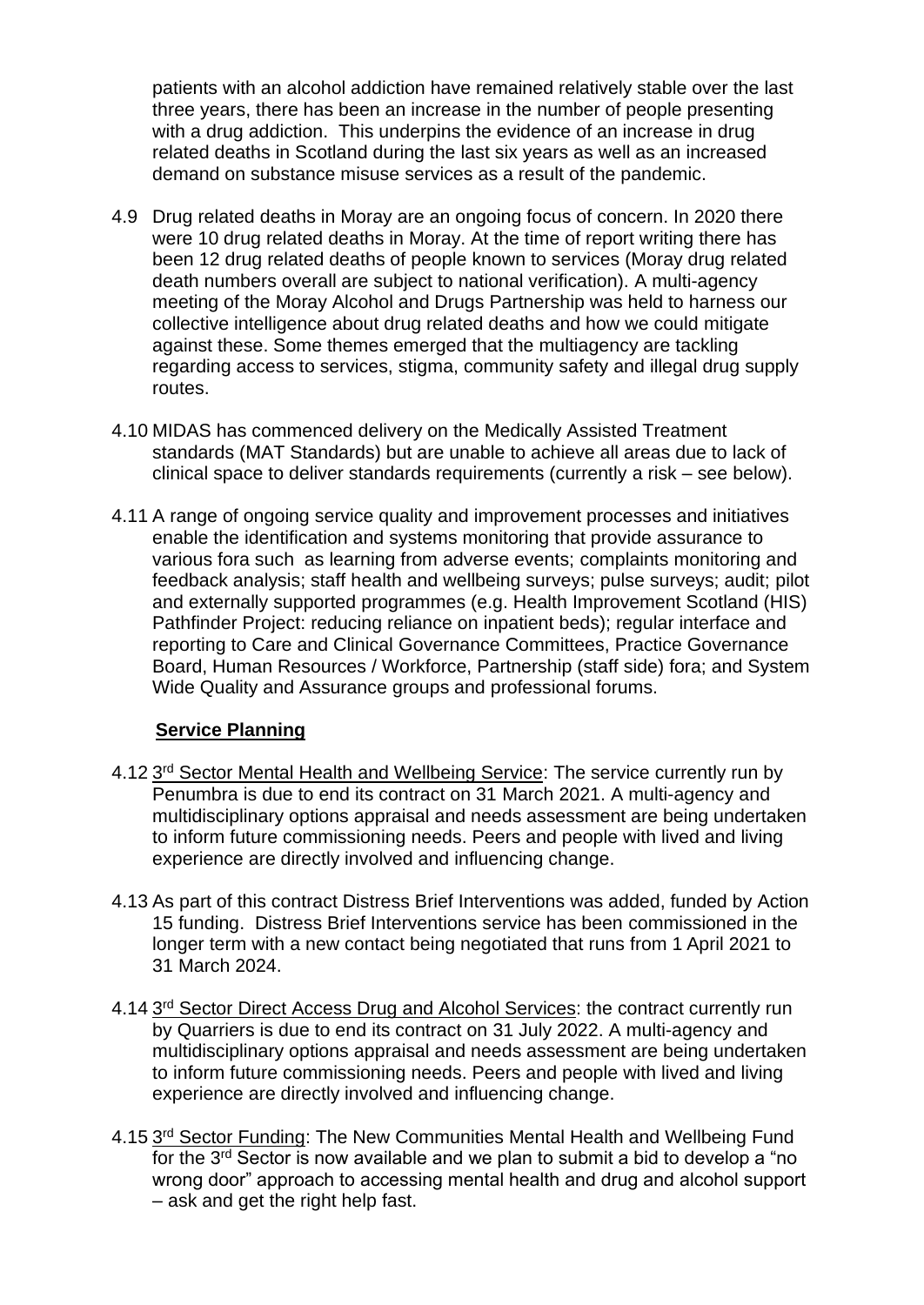- 4.16 Primary Care Psychological Therapy: this service was re-established with confirmation of recurring funding from 1 April 2021 (Mental Health Recovery and Renewal Funding). Referrals and self-referral to the primary care psychological therapy service is currently via the NHS Grampian Psychological Resilience Hub (PRH). There has been reported incidences of poor access experience within this process that we continually have to address. Also frustration from referring practitioners that services cannot be accessed or stepped up into secondary care. In mitigation and to improve access and people's experience of care, we are seeking to move away from the PRH process and establish a front door access in Moray to improve ease of access and service delivery.
- 4.17 Access to online psychological support: There has been significant investment by NHS Grampian to enable access to a range of on-line psychological therapy support that can be delivered by primary and secondary care psychological practitioners and a range of multidisciplinary mental health staff who in-reach into GP Practices.
- 4.18 Drug and Alcohol Recovery Service: Moray Integrated Drug and Alcohol Service (MIDAS) has received funding uplift from Moray Alcohol and Drugs Partnership via Scottish Government Funding uplift to support investment in managing complex care and residential rehabilitation. Additional psychology services are being added to the team to respond to childhood and complex trauma within the drug and alcohol population who have a dual diagnosis of mental ill health and alcohol / drug dependency. Additional support to manage physical health needs has also been recruited to the MIDAS team. Part of this funding has been signposted by the Scottish Government to increase the input of lived and living experience in service planning and delivery for drug and alcohol. Moray Wellbeing Hub have been allocated funding to take this approach forward in Moray.
- 4.19 Suicide Awareness and Prevention: Health and Social Care Moray (HSCM) are engaged with multi-agency partners, Aberdeenshire and Aberdeen City Health and Social Care Partnerships under the banner of 'North East Suicide Prevention'. Developing a Suicide Prevention Action Plan; Developing a Suicide Reporting and Learning System – learning from work already undertaken in other NHS Boards; and Developing a training plan for suicide awareness and suicide response.
- 4.20 Developing a Trauma Informed Workforce: The shared ambition of the Scottish Government and COSLA is to develop a trauma-informed workforce across Scotland. The aim of this work is to ensure delivery of health and care services in ways which prevent further harm or re-traumatisation for those who have experienced psychological trauma or adversity at any stage in their lives. In order to promote, oversee and embed trauma informed systems, services and workforce across all parts of the organisation, a discussion paper was taken to HSCM Systems Leadership Group on 21 August. It was agreed that all leaders across the organisation would undertake trauma informed training to learn and understand what was required for each operational service area / department. HSCM has partnered with Revolution for Good 3<sup>rd</sup> sector organisation to deliver peer led training to the systems leaders. The first training session took place on 5 November, with a follow up session planned for 3rd December. Funding has been received from Scottish Government and COSLA to support the roll out of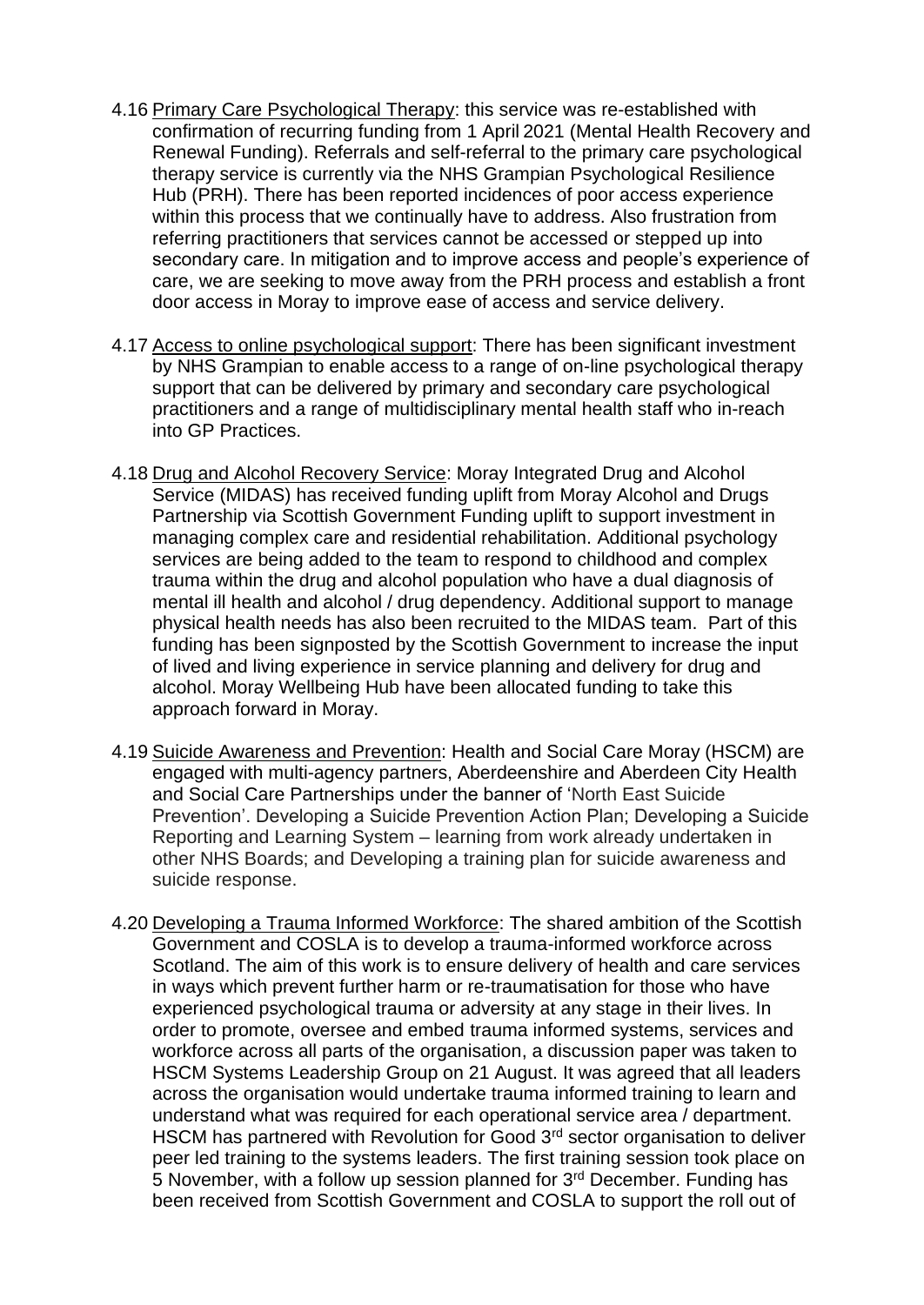trauma informed training. The Systems Leadership Group will agree a plan to ensure all staff have access to trauma training at trauma informed or trauma skilled level (trauma enhanced and trauma specialist roles exist within mental health multi-disciplinary team and psychological therapy roles).

- 4.21 Mental Health & Learning Disability across the 3 Health and Social Care Partnerships and MHLD Specialist Services: Following a series of consultation events in 2018/19, a MHLD Transformation Plan has been agreed. Programmes of work underway across the MHLD system Grampian wide to secure a sustainable service model that will meet the future needs of the population. The Guiding Principles set out in the Strategic Plan are as follows: System-wide framework for organising and delivering services; As local as possible and as specialist as necessary; Pathways of care; Crisis services and 7 day support across all 4 tiers of service delivery; Strategic commissioning of the whole pathway across sectors; Integrated workforce planning; System-wide collaboration; Working together to balance a population approach, person centred care and securing best value with the available resources. HSCM have made a lot of progress on local service integration, commissioning and reducing reliance on inpatient beds. The key stakeholder interest for Moray are continued access to and redesign specialist MHLD services – MH and LD specialist beds, eating disorder, rehabilitation, forensic, Child and Adolescent Mental Health services (CAMHS) and engagement in Regional service planning and development. A process has been undertaken to ensure peers and those with lived and living experienced are involved in developing and driving forward the transformational change plans.
- 4.22 Scottish Government funding to support mental health transformation: There are a number of funding streams underway to support mental health service transformation such as the Mental Health Recovery and Renewal Fund; National Drugs Mission Funding; forthcoming and anticipated Mental Health in Primary Care Funding; and various funding streams to support drug residential treatment; medically assisted treatment and opiate substitution therapies; recovery work; trauma informed workforce; and the recently announced Communities Mental Health and Wellbeing Fund.
- 4.22 Health and Social Care Moray has a number of active stakeholder groups through which service investment, alignment and transformation is planned, agreed and taken forward: Moray Mental Health and Wellbeing Partnership (Making Recovery Real Moray), Moray Alcohol and Drugs Partnership, Moray Primary Care Improvement Group, and Grampian wide MHLD Transformation Board. Multi-agency representation is explicit on all these stakeholder groups including peers, lived and living experience.
- 4.23 Upstream Intervention and Prevention: Children's and Young People's Mental Health. Integrated adult mental health services are engaged in alignment towards the Children's and Young Peoples mental health service for ages 5-24 years (26 years in the case of those who are care experienced). Processes have been established for established for families who require a family service offer through Multi Agency Support Hub (MASH) and active work is underway to ensure that parents who have mental health and or drug / alcohol needs are supported within a family approach. It is anticipated that over time there will be less transition to adult mental health services as a result of direct intervention to young people's mental health at Tier 2.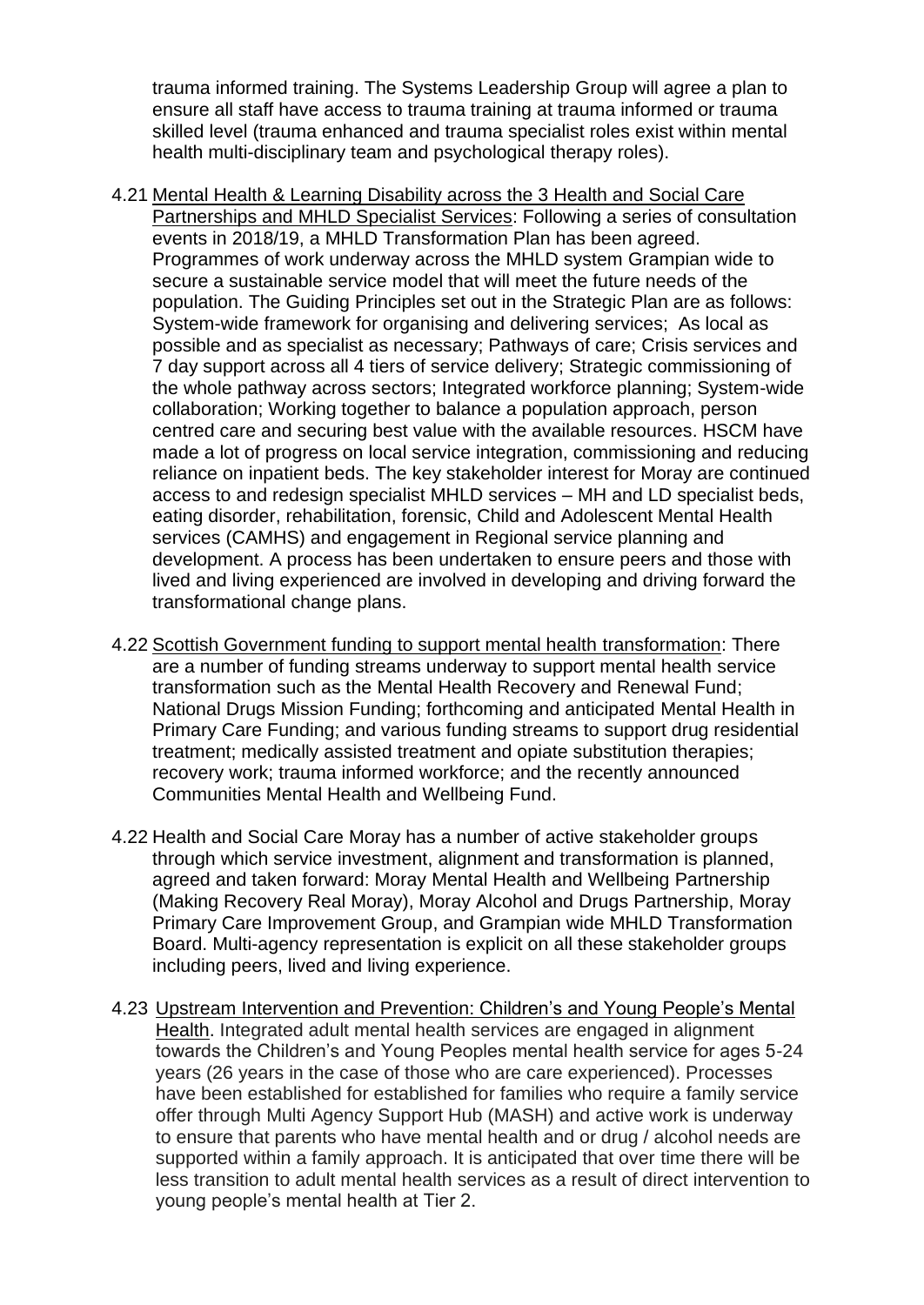## **Service Risks and Mitigation Planning**

#### **Workforce Risks**

- 4.24 Mental Health Officers (MHOs): There are significant workforce and service pressures as a result of attrition of MHOs to promoted posts and resignations from the MHO rota. There are also concerns about the self-expressed health and wellbeing of MHOs and consequently the ability of the MHO service to continue to fulfil statutory duties. Adult with Incapacity work is under significant pressure.
- 4.25 In 2018 local MHO planning recommended that 2 MHO candidates are trained every year to replace MHOs who leave or are promoted. Since then there has been only been in year 2018-2019 that Moray has achieved that number and with no MHOs qualifying since 2019. There will be two MHOs qualifying in 2022, one of these being an out of hours social worker. In that period 4 daytime MHOs are no longer on the Mental Health Act rota, 3 due to promotion and one leaving the service. This workforce plan is being reviewed on an ongoing basis.
- 4.26 MHO pressures are a nationwide problem and there are indications that the Scottish Government are considering solutions that will involve additional money coming to local authorities to support the recruitment and retention of MHOs. Consideration of how this money could be spent is difficult without knowing how much that might be and whether it will be ring fenced.
- 4.27 Meanwhile, in order to manage the pressures there are some options that operate throughout Scotland that could be adopted in Moray to increase the number of people being attracted to MHO work and to encourage the retention of MHOs should the government funds be forthcoming. Other models operating in other parts of Scotland may be considered as a longer term solution.
- 4.28 This work is ongoing to mitigate against the risks that Moray cannot fulfil its statutory duties in relation to a number of statutory requirement such as the Mental Health Care and Treatment (Scotland) Act; Adults with Incapacity Act etc.
- 4.29 Consultant Psychiatrists: There is ongoing recruitment pressures for NHS Consultant Psychiatrist Posts – there are shortages in some specialties e.g. Older Adult Consultant Psychiatrists; and a market where there is high dependency on costly agency locums, which puts budgets under financial pressures and creates inconsistency in care provision, therapeutic relationships, multidisciplinary team development and low threshold for managing risks.
- 4.30 Wider workforce risks: Difficult to recruit to posts also include Specialty Doctors, Mental Health Nurses; Psychologists; and at times Junior Doctors in Training. Workforce challenges in Child and Adolescent Mental Health Services (CAMHs) are having a direct impact upon adult mental health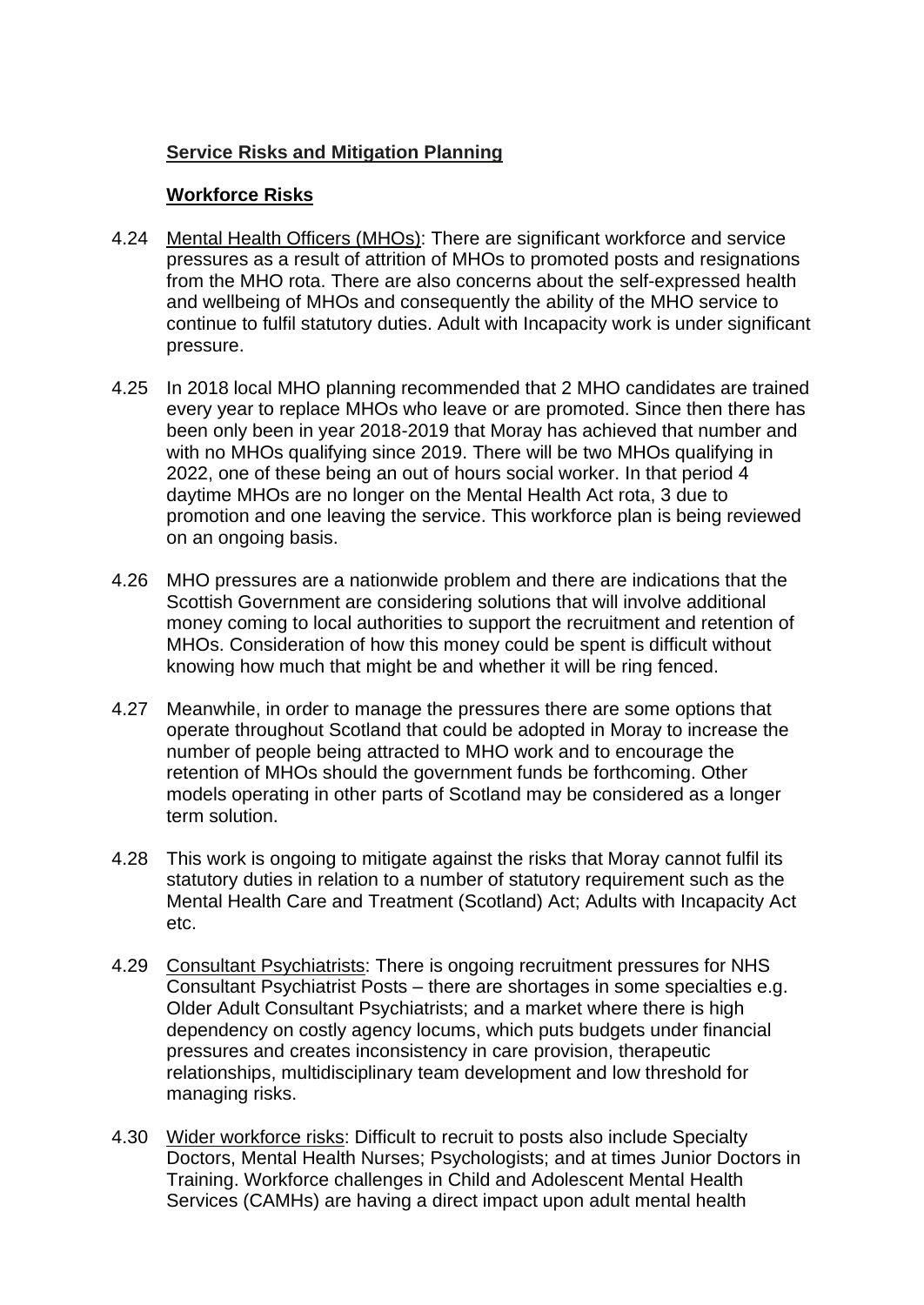provision at present. There has been some attrition of staff from 3<sup>rd</sup> Sector contracts due for review: Drug and Alcohol Recovery; and Mental Health and Wellbeing Service. It is anticipated that moving towards collaborative commission with the 3rd Sector in the future will mitigate against staff attrition as contracts near termination.

#### **Finance Risks**

- 4.31 Reliance on Agency Locum Medical Staff: Agency Medical Locum use at present is causing financial pressure for Health and Social Care Moray. Mental Health Services currently have 2 agency locum Consultant Psychiatrists which are at significant cost – at 4 times more than staffing budgets allow: there is one Consultant Locum in Adult Mental Health and one Consultant Locum in Older Adult Mental Health.
- 4.32 Service redesign is being actively undertaken with role redesign and new roles. The Adult Mental Health agency locum will terminate in mid-December 2021 and there has been local engagement and innovation with a local GP practice to introduce a mental health nurse practitioner role within the practice and to reconfigure the existing Consultant Psychiatrist workforce to supervise and support this post going forward.
- 4.33 The Older Adult agency locum is being extended by 3 months to manage winter surge and winter pressures and support the transition period of service and role redesign. This post will also terminate by 31<sup>st</sup> March 2021.

### **Property Risks**

- 4.34 Ligature Reduction: A number of initial ligature point reduction work has taken place at Ward 4, Dr Gray's Hospital. More intensive work to achieve ligature point compliance has been identified and a design team is currently being appointed to plan and undertake this work from April 2022. There will be some disruption to service delivery but it is anticipated that this will be minimal in terms of access to in patient care services. Learning from initial ligature point reduction work it is likely that 2 beds will be reduced for the period of the improvement works that are likely to take 12-18 months to complete.
- 4.35 Access to Drug and Alcohol Recovery Specialist Services: Moray Integrated Drug and Alcohol Service has commenced delivery on the Medically Assisted Treatment standards (MAT Standards) but are unable to achieve all areas due to lack of clinical space to deliver standards requirements. This is currently identified as a risk on the HSCM Risk Register and there are ongoing discussions to provide alternative or reconfigured clinical space to allow same day access and prescribing in line with national care and treatment standards. There are significant and ongoing drug and alcohol related deaths and harms.
- 4.36 Access to Information and Communications Technology (ICT): there are ongoing problems in accessing ICT for existing and new staff. We are in a period of service improvement and redesign and access to ICT is essential to the smooth running of services and the set up of new services. For example, we have new mental health and wellbeing practitioner roles commencing in GP surgeries in December and new ICT has been requested but not received. No timescales can be identified for the receipt of ICT.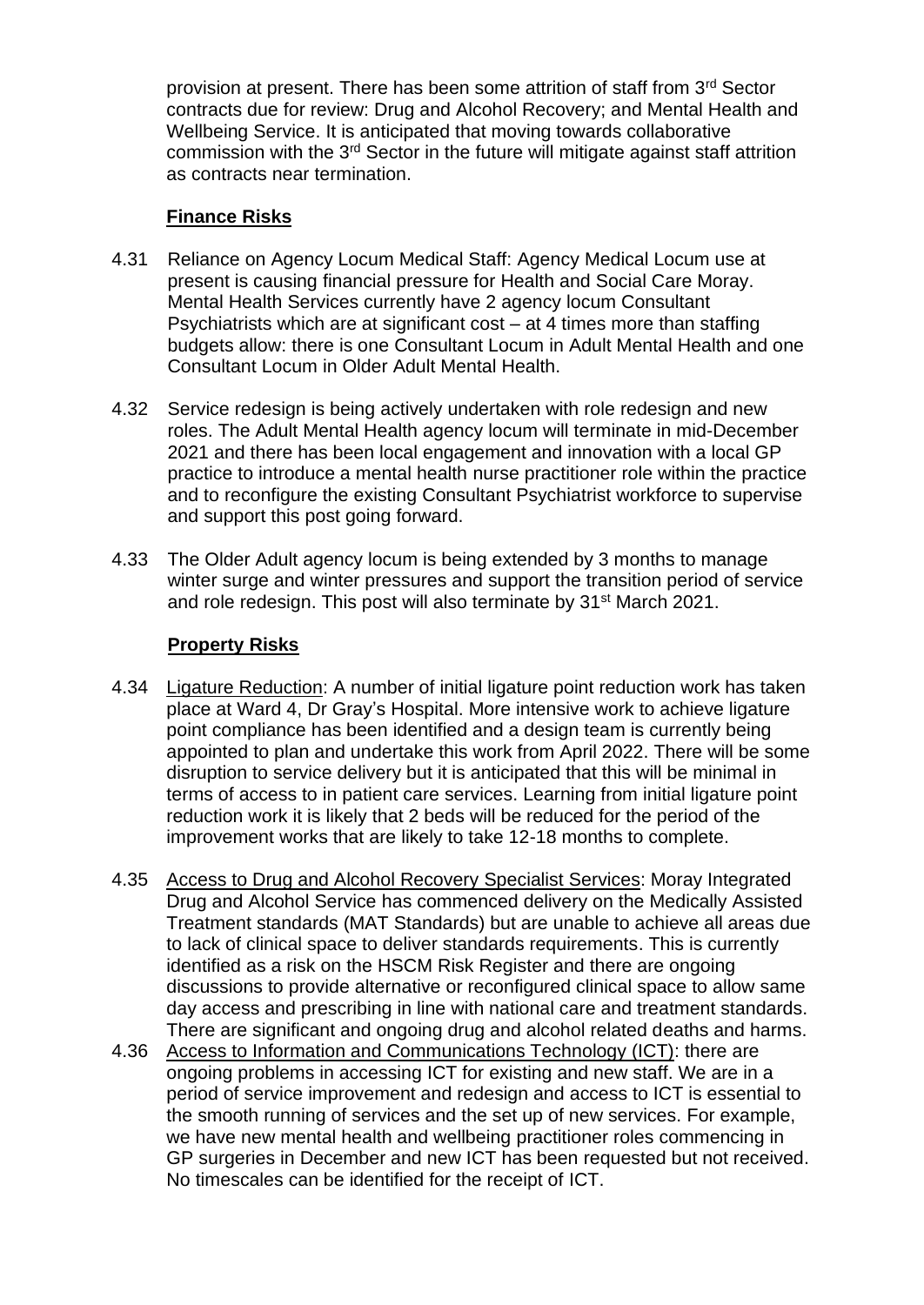## **5. SUMMARY OF IMPLICATIONS**

- **(a) Corporate Plan and 10 Year Plan (Local Outcomes Improvement Plan (LOIP)) and Moray Integration Joint Board Strategic Plan "Moray Partners in Care 2019 – 2029"**
	- Growing, diverse and sustainable economy: improving mental health of the population;
	- Building a better future for our children and young people in Moray: service development for mental health and wellbeing and support for family wellbeing;
	- Empowering and connecting communities: mental health planning and delivery as part of locality planning;
	- Changing our relationship with alcohol.

## **(b) Policy and Legal**

- Good Mental Health for All in Moray Strategy (2016-2026).
- NHS Scotland Mental Health Strategy 2017-2027).
- Scottish Government Mental Health Transition and Recovery Plan (2020).
- Recovery Orientated Systems of Care (ROSC)
- Draft Moray Alcohol and Drugs Partnership ADP self-assessment against COSLA Recommendations linked to the Partnership Delivery Framework for Alcohol and Drug Partnerships and Scottish Government Priorities. Due between October and December 2021. A template from the Scottish Government is pending.
- Rights, respect and recovery: alcohol and drug treatment strategy. 2018
- Medically Assisted Treatment (MAT) Standards 2021
- Transforming Nursing, Midwifery and Health Professionals' (NMaHP) roles: pushing the boundaries to meet the health and social care needs in Scotland, 2017
- A range of underpinning Mental Welfare for Scotland reports, guidance and legislation.

### **(c) Financial implications**

As outlined at 4.31 to 4.33of this report.

### **(d) Risk Implications and Mitigation**

As outlined fully at Section 4.3 of this report

### **(e) Staffing Implications**

As outlined at Section 4.3.1 – 4.3.4 of this report.

Staff Side, Unions and Human Resources are be working across organisations to support staff to deliver services in a change environment in response to the ongoing COVID-19 pandemic.

A robust plan is in place to mitigate against staff absence to cover modelled on 30% 50% and 80% staff absence. This has not required to be implemented during the acute phase of the COVID-19 pandemic, although there has been